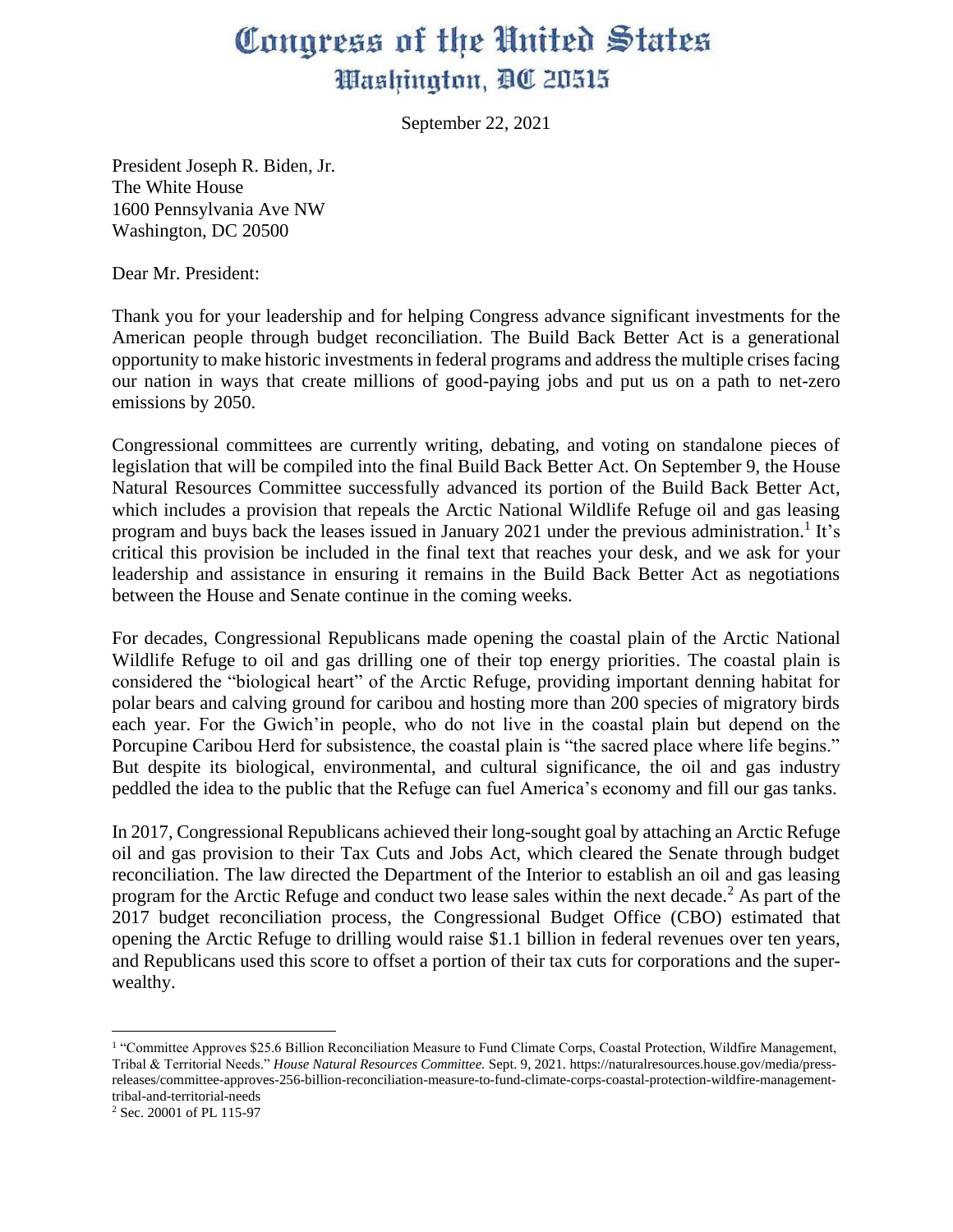On January 6, 2021, the Bureau of Land Management (BLM) conducted the first of two required lease sales for the Arctic Refuge that generated just \$12.1 million, half of which went to the federal government – a tiny fraction of the \$1.1 billion promised in the Tax Act.<sup>3</sup> This lease sale demonstrated that the American people were deceived by Republicans in 2017 when they opened the Arctic Refuge to pay for more than \$1 billion in corporate tax cuts. Given its remote nature, and combined with the growing global drive to limit carbon pollution, drilling in the coastal plain is an unwise financial decision and an expensive and entirely unnecessary risk for U.S. taxpayers. The financial risks are so clear that all major banks in the U.S. and Canada are among the two dozen worldwide that have announced they will not fund any new oil and gas development in the Refuge. The banks know it, and major oil companies know it: drilling in the Refuge doesn't make financial sense and isn't worth the risks.

Nearly four years after the CBO estimated opening the Refuge to drilling would generate billions of dollars for U.S. taxpayers, they recently informed Congress that the provision passed by the House Natural Resources Committee would likely cost less than \$50 million over the next decade. Allowing more leasing and drilling in the Arctic Refuge to move forward is a terrible financial investment for U.S. taxpayers, but spending tens of millions of dollars to protect this region is a wise investment that would enormously benefit our nation.

The passage of this provision out of the Committee is a key step in our efforts to repeal the Arctic Refuge oil and gas leasing program, and we ask for your support in guaranteeing it remains in the final Build Back Better Act text that you sign into law. Thank you again for your continued leadership through the reconciliation process, and we stand ready to work with you to protect both the interests of U.S. taxpayers and our nation's precious public lands.

Sincerely,

Raúl M. Grijalva Chair Committee on Natural Resources

<u>Paus</u> de partie de la Comme de la Comme

Jared Huffman Chair Subcommittee on Water, Oceans, & Wildlife

Diana DeGette Member of Congress

<sup>3</sup> Fountain, Henry. "Sale of drilling leases in Arctic Refuge Fails to Yield a Windfall." *The New York Times.* Jan. 6, 2021. <https://www.nytimes.com/2021/01/06/climate/arctic-refuge-drilling-lease-sales.html>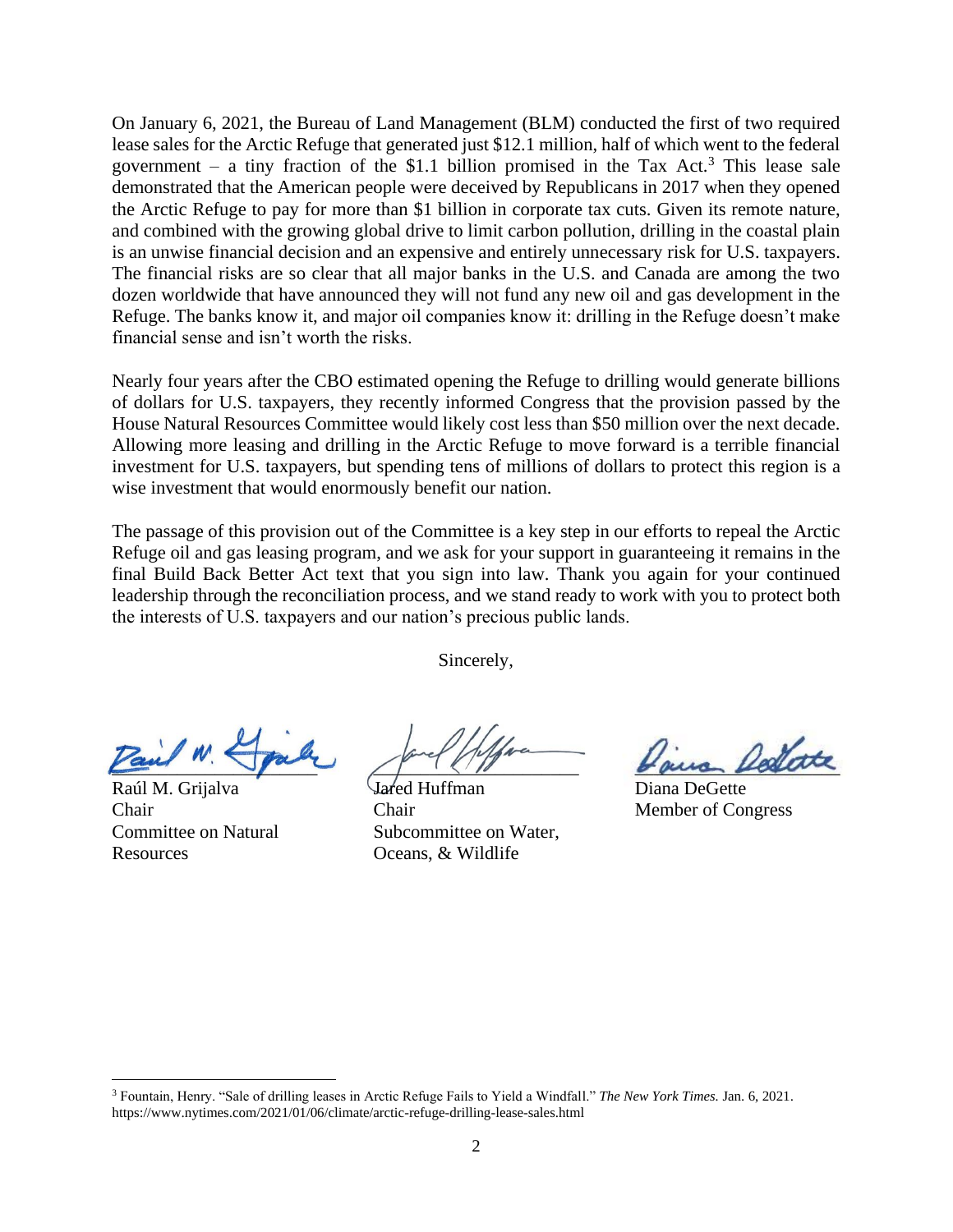allan Lowenthal Prince Pourmen

Alan Lowenthal Member of Congress

\_\_\_\_\_\_\_\_\_\_\_\_\_\_\_\_\_\_\_\_

**E** Neguse Member of Congress

 $\frac{1}{2}$ 

Darren Soto Member of Congress

 $U^{\mu}$  and

Marilyn Strickland Member of Congress

 $\int$  - given there

Sara Jacobs Member of Congress

\_\_\_\_\_\_\_\_\_\_\_\_\_\_\_\_\_\_\_\_

Rashida Tlaib Member of Congress

 $\mathcal{F}$  $\mathcal{T}$   $\cup$   $\cup$ 

Alexandria Ocasio-Cortez Member of Congress

Julia Brownley Member of Congress

au Taunun

Earl Blumenauer Member of Congress

anecto Dias Baua

Nanette Diaz Barragán Member of Congress

Ele enott Notor

Eleanor Holmes Norton Member of Congress

 $\int d\mu$  and  $\int d\mu$  and  $\int d\mu$ 

Mark Takano Member of Congress

Carolyn B. Malong

Carolyn B. Maloney Member of Congress

Sterald C. Cannot

Gerald E. Connolly Member of Congress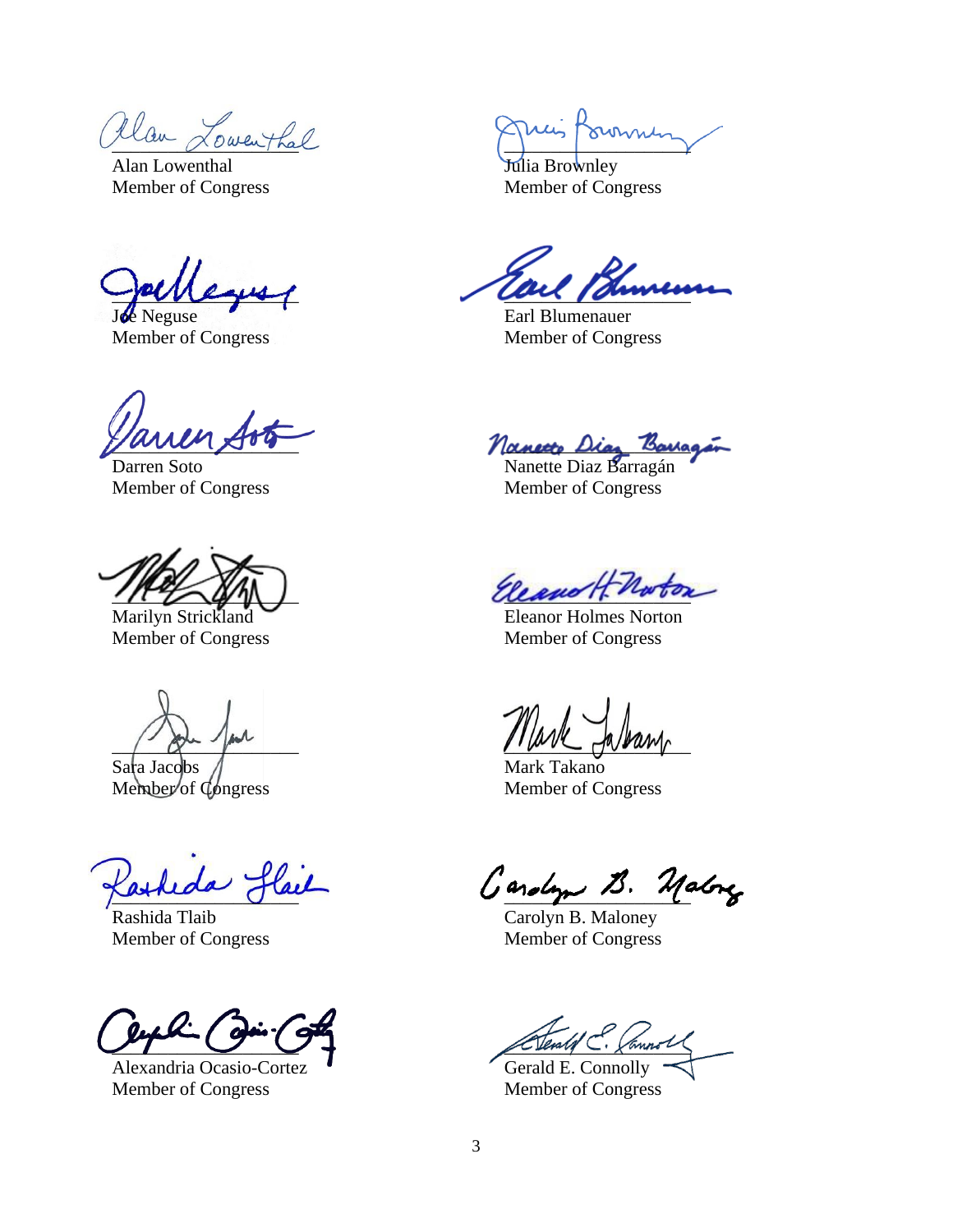$10. cll$ 

Salud Carbajal Member of Congress

 $\mu$ 

Karen Bass Member of Congress

esus & Gamia

Jesús G. "Chuy" García Member of Congress

 $\frac{1}{2}$ 

Mark DeSaulnier Member of Congress

Debiis Wasserm

Debbie Wasserman Schult Member of Congress

 $E_{rel}$  Cod.

Steve Cohen Member of Congress

 $\mathscr{W}$ 

Ruben Gallego Member of Congress

 $1$  are

Dwight Evans Member of Congress

 $\sim$ 

Jason Crow Member of Congress

ine Water

Maxine Waters Member of Congress

 $U$  on  $U$ 

Nikema Williams Member of Congress

 $\frac{1}{2}$ Jimmy Panetta

Member of Congress

 $V \cup$ 

André Carson Member of Congress

 $\overline{\phantom{a}}$ 

Peter A. DeFazio Member of Congress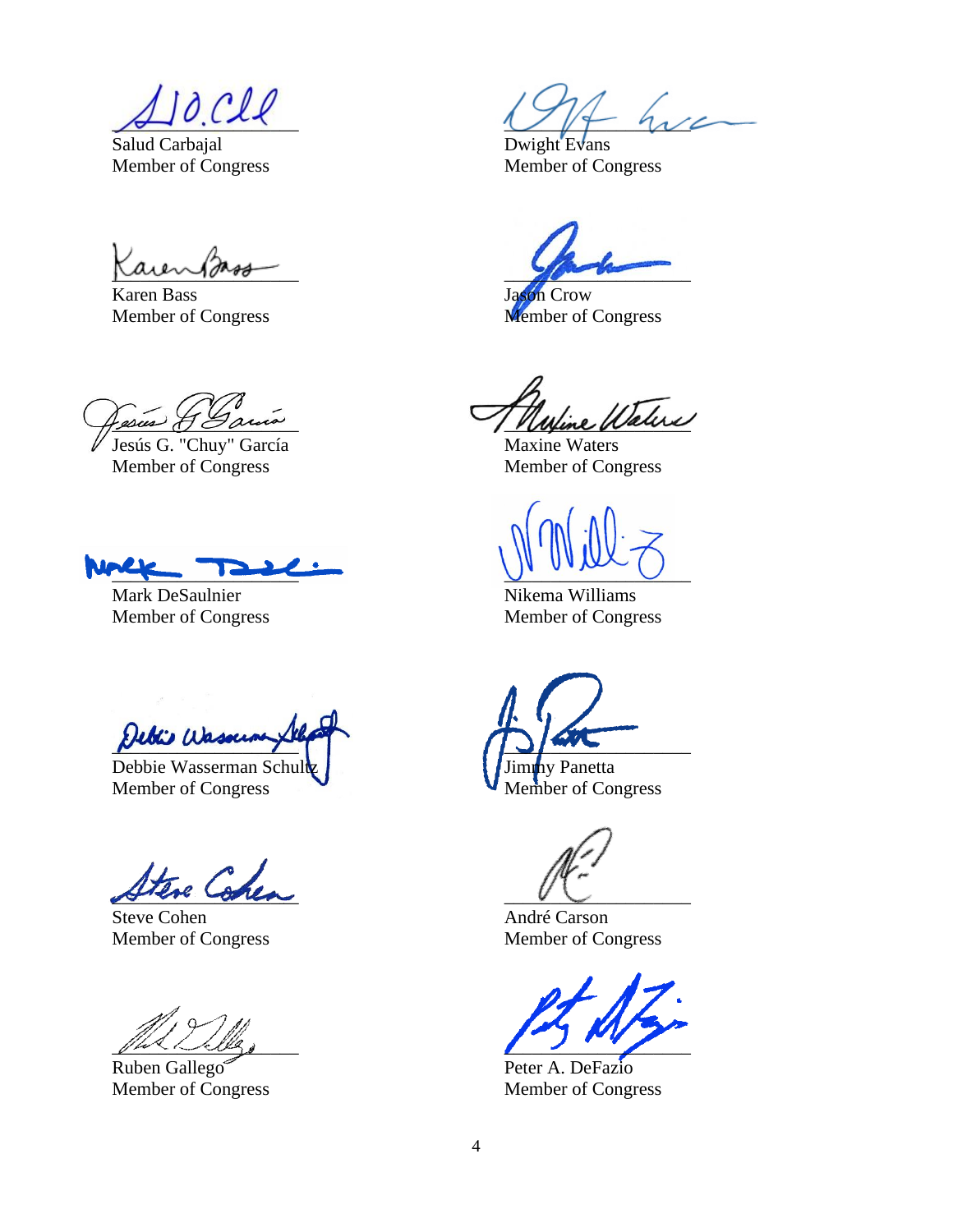puinte

Pramila Jayapal Member of Congress

Wike Jer

Mike Levin Member of Congress

aunk

Chellie Pingree Member of Congress

 $\sum_{i=1}^n a_i$ 

Mark Pocan Member of Congress

/ canceur feru

Mondaire Jones Member of Congress

 $U$  there is

Peter Welch Member of Congress

gettim you

Adriano Espaillat Member of Congress

 $mu$ 

Mike Quigley Member of Congress

 $D$ 

Betty McCollum Member of Congress

Darkan Lee

Barbara Lee Member of Congress

 $\pi$ mil Kash

Jamie Raskin Member of Congress

 $\mu$ 

Donald S. Beyer, Jr. Member of Congress

 $z^2$ 

Jerry McNerney Member of Congress

 $\overline{C}$ 

Sharice L. Davids Member of Congress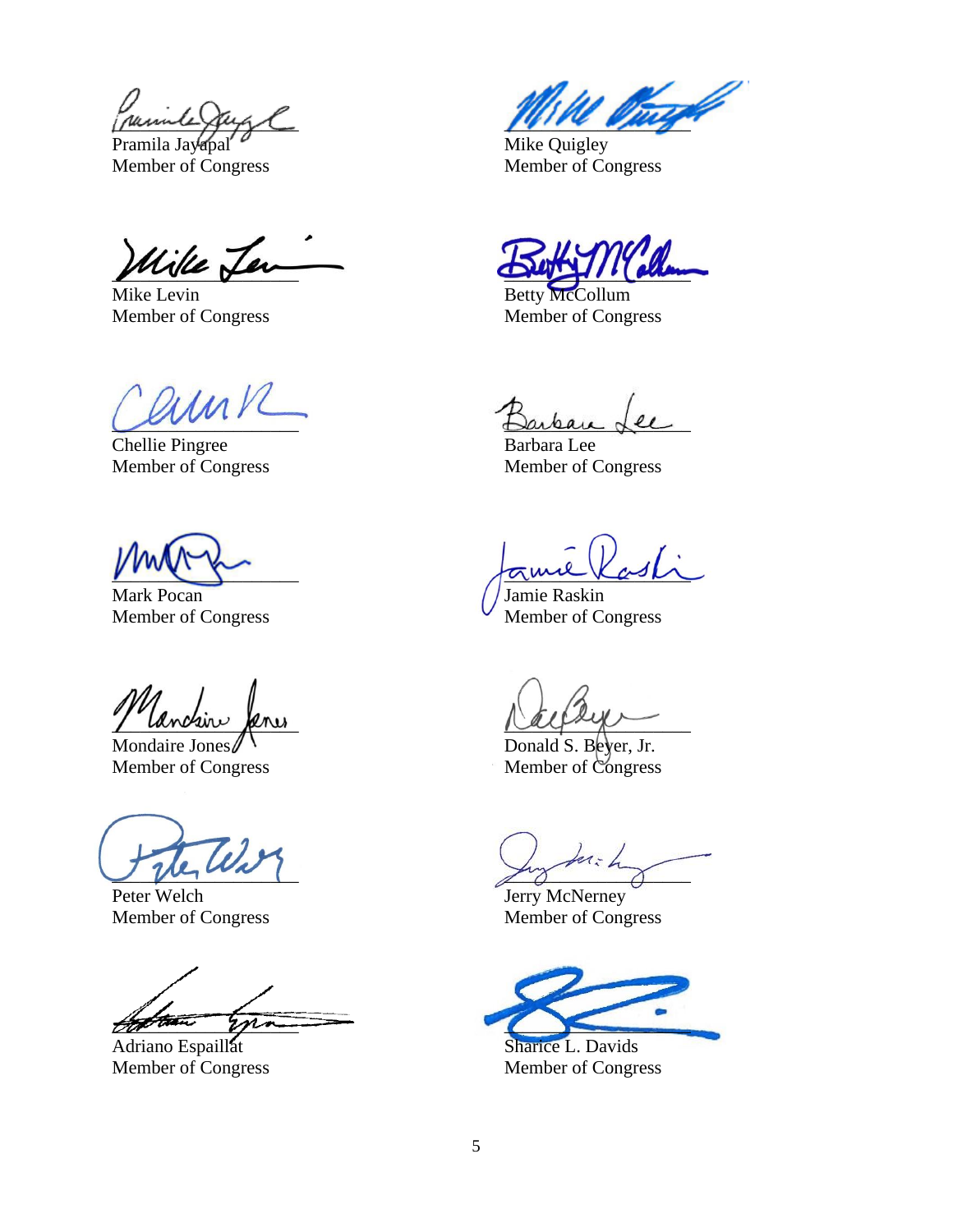A. Donald M'Eachin

A. Donald McEachin Member of Congress

Jelance A. Fansour

Melanie Stansbury Member of Congress

 $\omega$ invousn

Cori Bush Member of Congress

ed W. Lien

Ted Lieu Member of Congress

\_\_\_\_\_\_\_\_\_\_\_\_\_\_\_\_\_\_\_\_

Ritchie Torres Member of Congress

\_\_\_\_\_\_\_\_\_\_\_\_\_\_\_\_\_\_\_\_

Albio Sires Member of Congress

1 ony Lard

Tony Cardenas Member of Congress

 $\mu$ 

Teresa Leger Fernández Member of Congress

 $\overline{\phantom{a}}$ 

David Trone Member of Congress

! Ceulluc

David N. Cicilline Member of Congress

 $U$ um  $L_{\text{max}}$ 

Adam Smith Member of Congress

 $\sqrt{2\pi}$ 

Ed Case Member of Congress